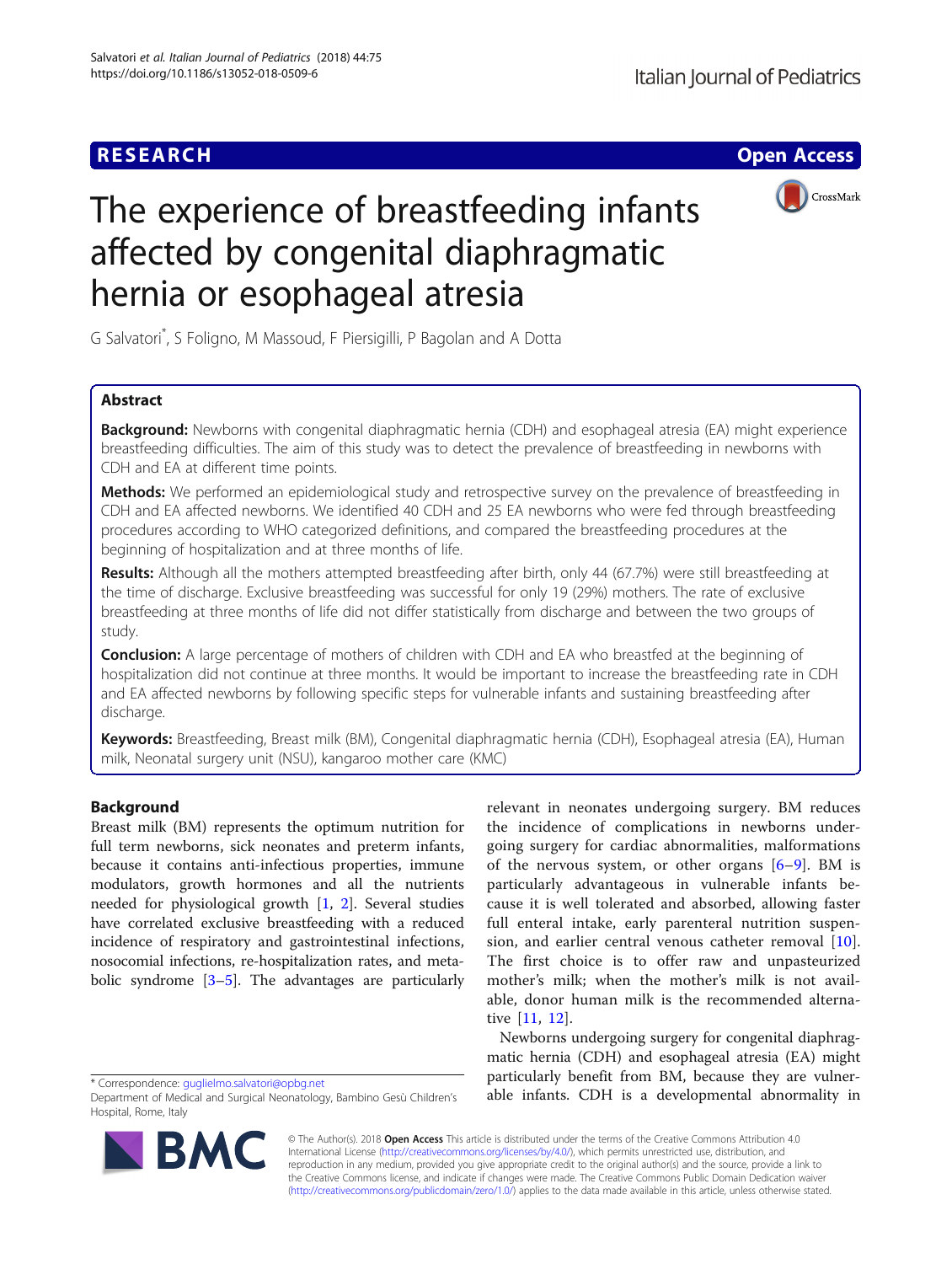which the diaphragm fails to form properly during embryogenesis, and consequently abdominal viscera invade the thoracic cavity, inhibiting pulmonary growth. Despite advances in treatment, mortality and morbidity rates in CDH infants remain high [[13\]](#page-5-0). Morbidities linked to CDH include pulmonary disorders, cardiovascular and gastro-intestinal diseases, failure to thrive, neurocognitive defects, and musculoskeletal abnormalities [[14](#page-5-0), [15](#page-5-0)]. Gastro-esophageal reflux disease (GERD) is also an important contributor to overall morbidity, and can be responsible for feeding problems and failure to thrive [[16,](#page-5-0) [17](#page-5-0)]. It is conceivable that an enteral feeding with a suitable choice like the human milk can improve the fasting tolerance and reduce GERD in CDH infants.

EA is a congenital interruption of the continuity of the esophagus with or without a persistent communication with the trachea. In 86% of cases there is a distal tracheo-oesophageal fistula, in 7% there is no fistulous connection, while in 4% there is a tracheo-oesophageal fistula without atresia  $[18]$  $[18]$ . Survival rates are reported to be around 90% in patients with, and almost 100% in term infants without associated anomalies [\[19\]](#page-5-0). Early and late complications occur more often in infants treated for a long gap atresia, and include tracheomalacia and GERD. GERD can be associated with long term feeding difficulties such as long mealtimes, food refusal, coughing, choking, vomiting, and delayed introduction of solids [[20\]](#page-5-0).

Our hospital is tertiary care referral centers for CDH and EA, and in our experience these condition represent two of the major cause of difficult to starting and continuation of breastfeeding. Therefore, we carried out a study of epidemiology and surveyed mothers to assess the prevalence of breastfeeding in newborns with CDH and EA at different time points.

## Methods

We performed a retrospective analysis of all infants who underwent surgery for CDH and EA from October 2011 through October 2014, and in January 2015 collected supplementary data after discharge by telephone interviews with the mothers of these previously hospitalized infants, at three months of life. The exclusion criteria were: need of surgical revision of EA, length of hospitalization over three months, and death before or immediately after surgical procedure. Most of the children had a prenatal diagnosis, and usually the birth of the child was planned. Children with CDH were electively intubated at birth and immediately transferred to our Neonatal Intensive Care Unit (NICU). When the vital parameters remained stable for 24 h, surgery was performed. Children with EA were not electively intubated, but they were also transferred immediately after birth to our NICU with a continuous suction in place, to

reduce the incidence of pulmonary aspiration. Surgery was performed in the first days of life (first through fifth day of life).

Our Neonatal Intensive Unit (NICU) has dedicated staff to support breastfeeding: psychologists who support mothers through breastfeeding difficulties, and one International Board Certified Lactation Consultants (IBCLC) not present in the Neonatal Surgery Unit (NSU). Every year we organize a training course to improve staff knowledge about breastfeeding practices. We follow and sustain breastfeeding by the ten expanded steps of WHO [\[21](#page-5-0)].

To reduce bias linked with enrollment and disparity of outcome, we also registered the following data: age of the mother at birth, parity of the mother, neonatal clinical characteristics such as gender, weight and age at surgery, at first enteral feeding, at achievement of full enteral feeding, and at achievement of first oral feeding. Age at first enteral feeding was defined as the day of life on which either formula or human milk was first provided. Full enteral feeding was defined as an enteral feeding volume, either oral or gavage, of 150 ml/kg/day. First oral feeding was defined as the first day in which the infant had the entire feeding orally, without gavage. We recorded the different practices of breastfeeding (human milk, including the donor's and the own mother's milk), referring to the World Health Organization (WHO) definition: exclusive breastfeeding, predominant breastfeeding (breast milk and non-nutritional fluids), complementary/partial feeding (breast milk and artificial milk or other solid or semisolid nourishments) and bottle feeding [[22,](#page-5-0) [23](#page-5-0)]. We found some mothers who attempted/ tried to breastfeeding, which means performed skin to skin practice, given breast to newborn, in order to stimulate sucking reflex under nursing advice and supervision. We analyzed each case at the time of discharge from the hospital and at 90 days of life. Survey questions administered to the mothers during phone interviews on the duration of breastfeeding and the type of feeding. The questionnaire is reported in Table [1](#page-2-0). The same physician performed all the telephone interviews. We compared the rate of breastfeeding between the two groups of population in order to identify differences and predictable factors that may influence difficulties of breastfeeding.

### Statistical analysis

Statistical analysis was carried out by using the Statistical Package for Social Sciences (SPSS Inc., Chicago, Ilinois, USA), version 13.0. Significance was defined as  $p < 0.05$ . We performed a comparison between CDH and EA population. The categorical variables were compared using  $\chi^2$  Person and Fisher tests. The ordinal variables were compared using t-test and non-parametric test (test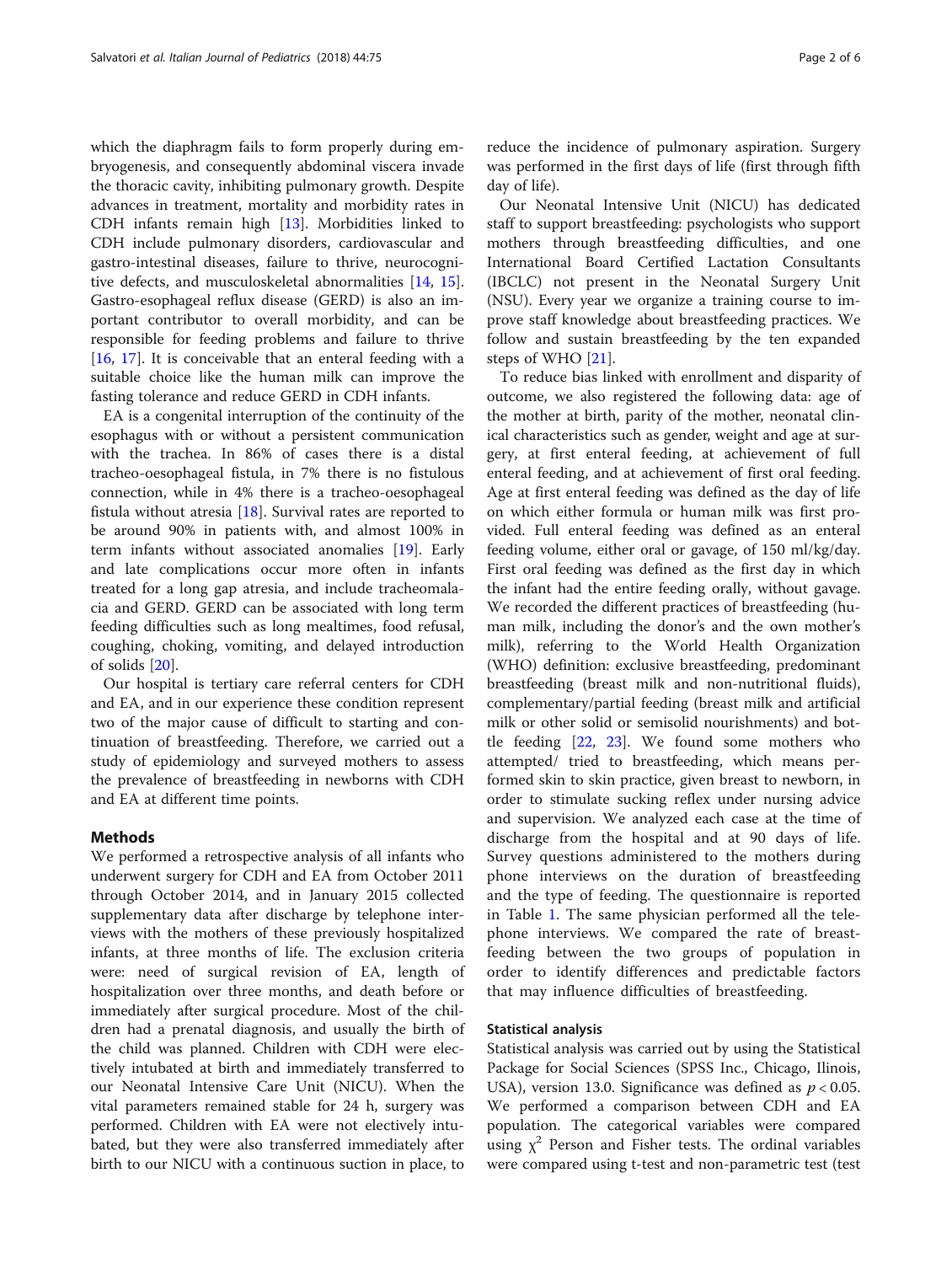<span id="page-2-0"></span>

| Table 1 Questions asked to mothers during phone interviews |  |  |  |  |  |
|------------------------------------------------------------|--|--|--|--|--|
|------------------------------------------------------------|--|--|--|--|--|

Have you ever breastfed your baby?

If it is yes, how long did you breastfed your baby?

Did you given your milk directly whit nipple or throughout bottle first and then nipple?

Did you remember if your baby has never taken your milk throughout naso-gastric tube? If it yes, how long?

How long baby has taken your milk from bottle?

At what baby's age did you start breastfeeding?

At what baby's age did you start bottle-feeding?

At discharge have you given only your milk, or artificial milk, or both, or your milk whit others liquids (like water or chamomille)?

At 1 months of life of baby have you given only your milk, or artificial milk, or both, or your milk whit others liquids (like water or chamomille)?

At 3 months of life of baby have you given only your milk or artificial milk, or both, or your milk with others liquids (like water or chamomille)?

U di Mann –Whitney). Data are presented as mean +/− standard deviation (SD).

## Results

During the study period we admitted 64 newborns with CDH (47.6% males) and 36 newborns with EA (62.1% males). We excluded 10 newborns who underwent revision for EA, 5 infants hospitalized over three months, and 20 neonates who died before or immediately after surgery for CDH. We therefore enrolled 65 newborns (53.8% males), 40 (61.5%) with CDH and 25 (38.5%) with EA. All mothers completed the telephone survey.

## Neonates with CDH

The main characteristics of the CDH children are presented in Tables 2 and [3](#page-3-0). The mother's age at birth ranged from 19 to 39 years, and 17 (42.5%) of them had had a previous pregnancy. Two mothers had pregnancy

Table 2 Characteristics of CDH and EA population

| $GA < 37$ weeks                  | 1(2.5%)            |              |  |  |
|----------------------------------|--------------------|--------------|--|--|
| Side of CDH                      | Left 39 (95%)      | Right 2 (5%) |  |  |
| Type of CDH*                     | Type A: 7 (17.5%)  |              |  |  |
|                                  | Type B: 26 (65%)   |              |  |  |
|                                  | Type C: 4 (10%)    |              |  |  |
|                                  | Type D: 1 (2,5%)   |              |  |  |
|                                  | Type C/D: 2 (5%)   |              |  |  |
| Characteristics of EA population |                    |              |  |  |
| $GA < 37$ weeks                  | 6(24%)             |              |  |  |
| Type of EA**                     | Type II: 2 (8%)    |              |  |  |
|                                  | Type III: 23 (92%) |              |  |  |

\*The classification report the size of defect propose by Tsao K et al

\*\*Classification of Gross type

disorders (one hypertension, and one type 2 diabetes mellitus and hypertension). At time of discharge 13 (32.5%) infants were exclusively breastfed, 11 (27.5%) were taking complementary feeding, and 16 (40%) were taking artificial milk. At three months of life 12 infants (30%) were exclusively breastfed, 8 (20%) were having complementary feeding, and 20 (50%) were on artificial milk (Table [3\)](#page-3-0). Enteral or oral feeding was started exclusively with human milk (either mother's or donor's milk) in 29 newborns (72.5%). Five neonates (12.5%) were breastfed from the start, 5 (12.5%) were fed with bottle, 7 (17.5%) were fed both ways, and in 23 neonates (57.5%) human milk was delivered through a naso-gastric tube. From questionnaire, we found that the principal cause of breastfeeding's discontinuation at three months of life was the fear of lack of sufficient milk for the baby's growth.

## Neonates with EA

The main characteristics of the EA children are presented in Tables 2 and [3](#page-3-0). The mother's age at birth ranged from 21 to 40 years, and only one (4%) had had a previous pregnancy. One mother had type 2 diabetes mellitus. At time of discharge 6 (24%) infants were exclusively breastfed, 9 (36%) were taking complementary feeding and 10 (40%) were taking artificial milk (Table [4](#page-3-0)). At three months of life 3 (12%) infants were exclusively breastfed, 7 (28%) were taking complementary feeding, and 15 (60%) were taking artificial milk (Table [4](#page-3-0)). Enteral or oral feeding was started exclusively with human milk (either mother's milk or donor's milk) in 15 newborns (60%). Five neonates (20%) were breastfed from the start, 12 (48%) were fed with bottle, 7 (19,4%) were fed both ways and in in 12 neonates (48%) human milk was delivered through a naso-gastric tube. In contrast to CDH population, the principal reported cause of discontinuation of breastfeeding at three months of life was GERD.

## Comparison between children with CDH and EA

Independently from the type of surgery, 44 mothers (67.7%) tried to breastfeed at discharge. No significant difference was found between neonates with CDH and EA in terms of types of feeding (exclusive breastfeeding, partial breastfeeding and artificial feeding). No significant correlation was found between rate of feeding with human milk and number of previous pregnancies, pregnancy risk factors, or mother's age. Among children with CDH, a significant difference was found between children breastfed during the first week of hospitalization versus those exclusively breastfed at discharge, and those exclusively breastfed at three months of life: 29 newborns were breastfed at hospitalization. But only 13 continued exclusive breastfeeding at discharge  $(p = 0.02)$ ,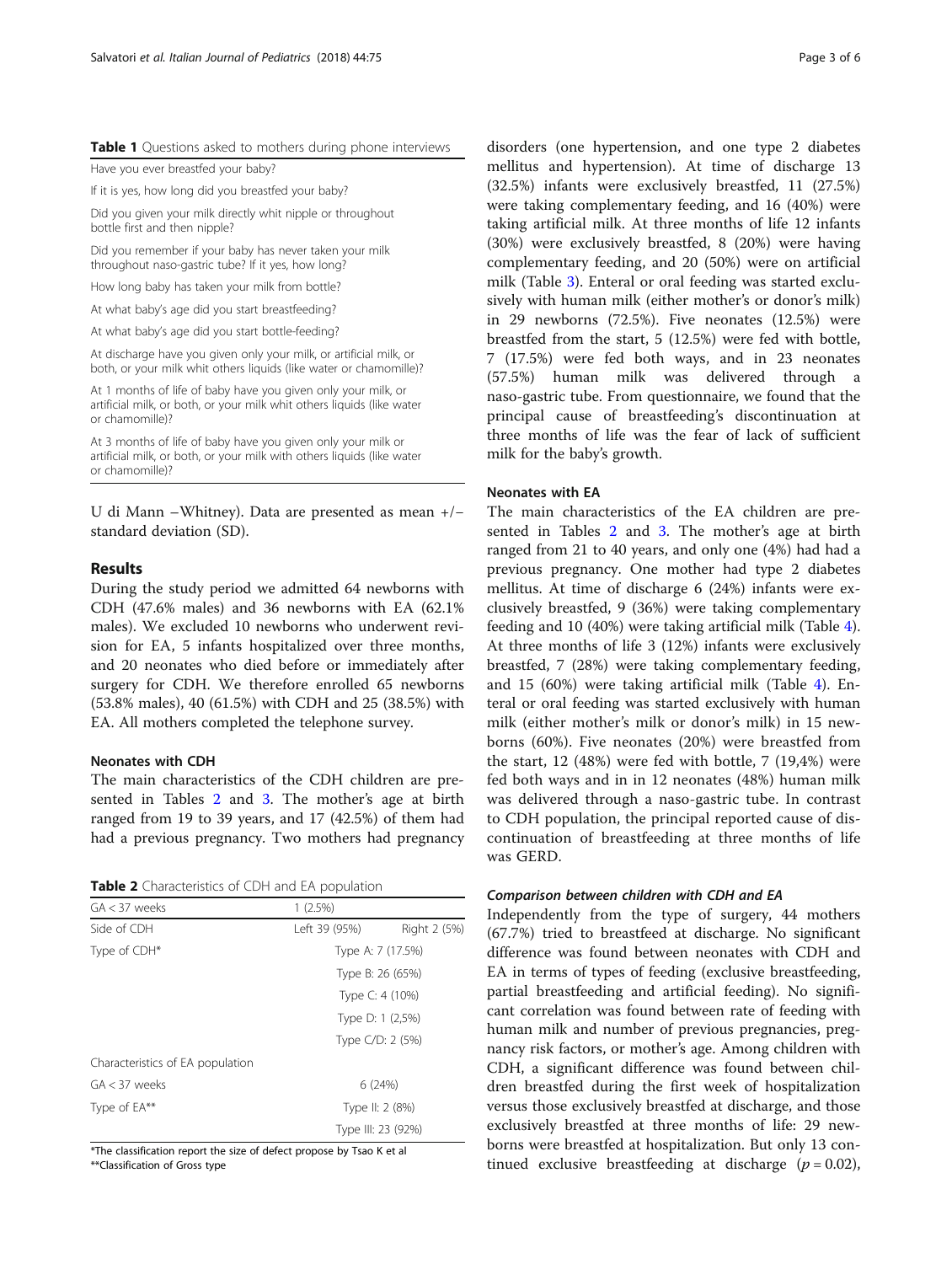Table 3 Continues variables of

<span id="page-3-0"></span>

|                  |            | Days Median +/- DS (min-max) | Weight (g.) Median +/- DS (min-max) |
|------------------|------------|------------------------------|-------------------------------------|
| Surgery          | <b>CDH</b> | $3.48 +/- 1.9(3-10)$         | $3164+/- 497 (2170-4600)$           |
|                  | EA         | $3.9 +/- 1.6(1-9)$           | 2616+/- 475 (1820-3876)             |
| Start of feeding | <b>CDH</b> | $11.6 +/- 10.9(4-58)$        | 3132+/- 446 (2380-4362)             |
|                  | EA         | $13.4 +/-$ 8.6 (5-49)        | 2758+/- 481 (1860-3712)             |

EA 21 +/− 9 (12–56) 2804+/− 494 (2060–3690)

EA 29.4 +/−20.8 (10–90) 2857+/− 496 (1970–3970)

EA 39.3 +/−25.8 (11–90) 3191+/− 517 (2430–3800)

Full enteral feeding CDH 31.49 +/− 28.4 (9–130) 3295+/− 515 (2500–4585)

Nipple CDH 24.5 +/− 25.7 (7–107) 3053+/− 582 (2330–4190)

Bottle CDH 36 +/− 89.8 (4–360) 3806+/− 1051 (2690–6620)

EA 112.8 +/−86.8 (15–330)

| and only 12 at 3 months of life ( $p = 0.001$ ). Among chil- |
|--------------------------------------------------------------|
| dren with EA there was no significant difference be-         |
| tween children breastfed during hospitalization versus       |
| those exclusively breastfed at discharge or at three         |
| months of life (Table 4). In both populations neither        |
| weight nor the day at which the babies reached full en-      |
| teral feeding influenced the rate of breastfeeding. No       |
| other variable studied was correlated with the rate of       |
| breastfeeding at discharge or at three months of life.       |

Length of breastfeeding CDH 134.1 +/−98.6 (15–330)

## **Discussion**

Our results show that the rate of breast-feeding is low in CDH and EA newborns versus what it was in 2014 in the Lazio region, where our hospital is located (65.4% at discharge) [\(http://www.salute.gov.it/imgs/C\\_17\\_pubbli](http://www.salute.gov.it/imgs/C_17_pubblicazioni_2256_allegato.pdf)[cazioni\\_2256\\_allegato.pdf](http://www.salute.gov.it/imgs/C_17_pubblicazioni_2256_allegato.pdf)), but the rate of breastfeeding did not change significantly after hospital discharge.

BM is important for surgical infants, because it provides a barrier to potential illness, and could be beneficial during the newborn period and hospitalization. An epidemiologic study showed that human milk improves the outcome in newborns who undergo gastroschisis repair, with lower rate of positive blood cultures, lower percentage of days on inotropes, and shorter length of stay [\[24](#page-5-0)]. The relationship between human milk and CDH is not as extensively studied as for other vulnerable infants [\[25](#page-5-0)]. These infants have significant morbidities such as respiratory and gastrointestinal problems, that could benefit from receiving human milk [[25\]](#page-5-0). Ideally, every mother should be encouraged to breastfeed within half an hour of birth. When infants are born with complications, lactation must be initiated using a breast pump, if possible within the first 6 h after birth. During the next days, many mothers of sick newborns can become discouraged because they cannot directly breastfeed their babies. In our Department, after surgery for CDH, neonates are intubated and given total parental nutrition for a time that depends on their clinical conditions. As soon as possible, after surgery the babies are extubated and transferred in the NSU. After surgery for EA, patients are often intubated and sedated for a period of time that depends on the distance between the proximal and distal esophagus. Postoperative elective paralysis is adopted to avoid tension on the esophageal anastomosis in long gaps. Enteral feeding via the trans-anastomotic tube is started around seven days, but before starting oral feeding we perform a routine contrast study. Parenteral nutrition is used in almost 50% of these patients. Once extubated, the babies are transferred to the NSU. For both conditions, breastfeeding or non-nutritive sucking at the breast should be initiated promptly once an infant has been extubated. Generally, healthy newborns learn to suck competently within a few days after birth. Feeding influences the mother's sense of competence, and thus, mother–child relationship. Sucking and swallowing is a physiological process that the neonate develops in the presence of a normal oral motor function, functional esophagus and

Table 4 Comparison of feeding in CDH and EA populations

| CDH                     |              | EΑ                  |              |                     |
|-------------------------|--------------|---------------------|--------------|---------------------|
| Feeding characteristics | At discharge | At 3 months of life | At discharge | At 3 months of life |
| Exclusive breastfeeding | 13 (32.5%)   | 12 (30%)            | 6(24%)       | 3(12%)              |
| Partial breastfeeding   | 11(27.5%)    | 8 (20%)             | 9(36%)       | 7(28%)              |
| Artificial milk         | 16 (40%)     | 20 (50%)            | 10 (40%)     | 15 (60%)            |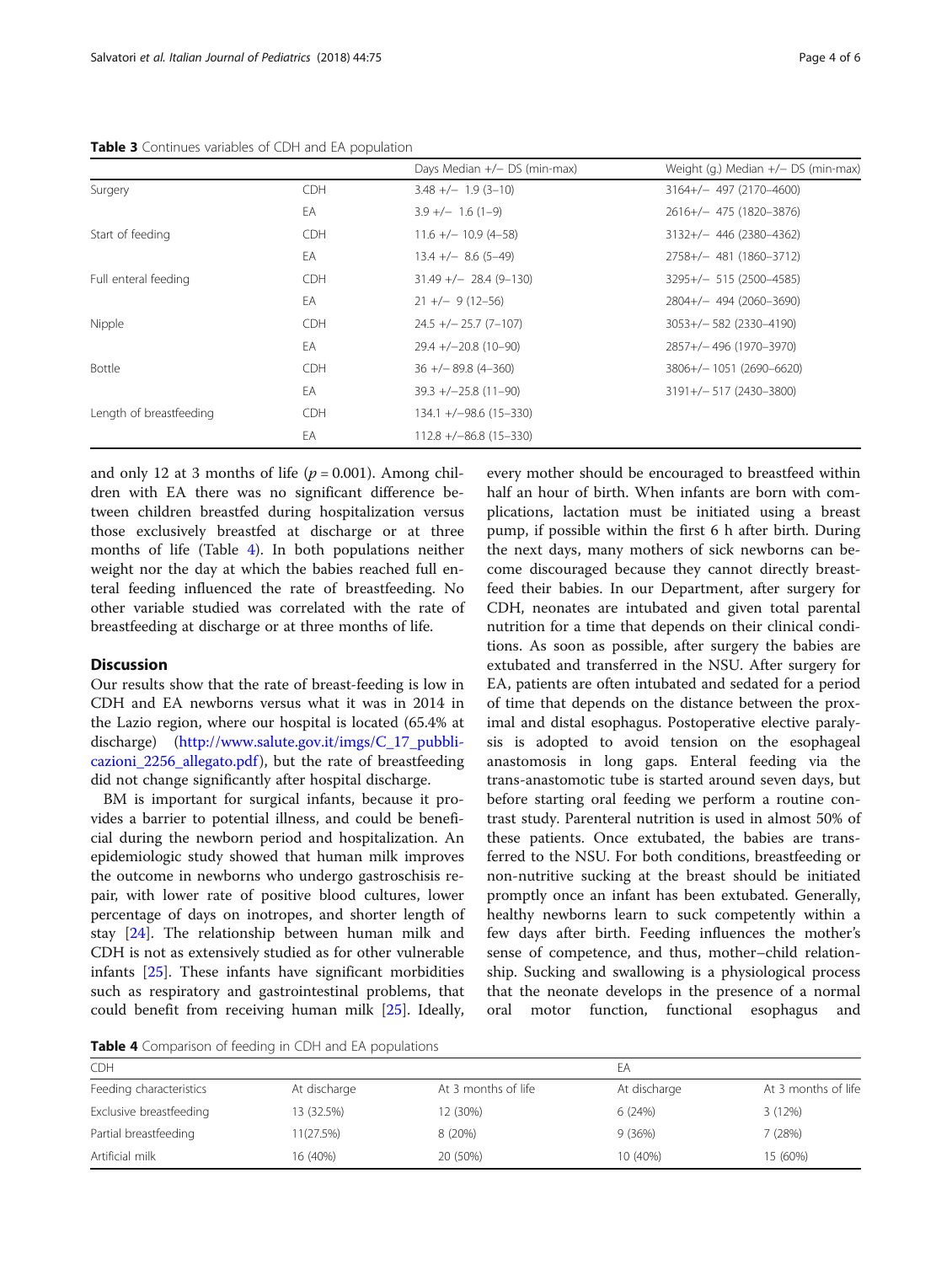gastrointestinal system, independently of whether s/he is breast or bottle-fed. Because infants who undergo CDH surgery often cannot be breastfed for a long time, it might be important to implement the oral practice (stimulation of oral behavior) [[26\]](#page-5-0).In our experience to stimulate lactation and rise the mother's milk supply, we often use the supplemental nursing system (SNS) filled with fresh pumped breast milk by infant suckling [[27\]](#page-5-0).

Despite the fact that CDH and EA have different treatment and peri-operative complications, we have evidenced that both have breastfeeding difficulties. Sixty-seven % of the mothers tried to breastfeed their baby after the surgery, but the percentage had declined at the time of discharge. Therefore despite the desire to breastfeed, some factors lead to frequent failure. One possible explanation is that these mothers are immediately separated from their child, delaying both mother-child relationship and the development of a correct rhythm of hunger and satiety, as well as the oral skills needed to competently suck [\[28](#page-5-0)]. Furthermore, these infants are subject to frequent oral procedures (aspirations, introduction of nasogastric tubes), possibly causing them to perceive as painful all sensations associated with oral functions. After discharge, the major limiting factor to breastfeeding was feeding difficulty related to GERD, as highlighted during the telephone survey. Indeed, complementary feeding was frequently a choice of the mothers because it allowed a change in the consistency of the milk. Indeed, in the EA population there was a significant decrease in the rate of breastfeeding both during hospitalization and after discharge. Accordingly, it has been highlighted that in this population, GERD and feeding difficulties lead to malnutrition [[29,](#page-5-0) [30\]](#page-5-0) To prepare a mother for breastfeeding at home, she should be afforded maximal opportunity to breastfeed her infant during hospitalization. The medical and nurse staff of the NICU should encourage mothers to spend as much time as possible at their infant's bedside to learn their infant's behaviors and feeding clues. For infants born with complex surgical anomalies, additional practice was proposed by Edwards and Spatz [\[31\]](#page-5-0). The Kangaroo mother care (KMC) should always be promoted, because the skin-skin contact might prolong and support breastfeeding [[32\]](#page-5-0). Health caregivers should be educated about the benefits of offering as soon as possible to the neonate non-nutritive sucking, of reducing the time of enteral feeding and of transferring the baby as soon as possible to the NSU, giving the mother the possibility to restore a correct mother-child relationship [[33\]](#page-5-0). Indeed, nurse participation and knowledge has been shown to improve the rate of breastfeeding in NICU [[34](#page-5-0)].

Limitations of our study were a small population that reflects the low prevalence of above diseases and a lack

of a healthy control group, due to the fact that our Department does not have a birth center. Despite these limitations, we present an important overview of the breastfeeding rate in a tertiary NICU specialized in two rare diseases (CDH and EA) during hospitalization and after discharge.

## Conclusions

The percentage of exclusive breastfeeding and complementary feeding for children operated for EA and CDH is low both during hospitalization and after hospital discharge. These rates remain unchanged after three months of life. Children with EA are breastfed at lower frequency compared to those with CDH. The main barriers to breastfeeding are probably related to the surgery and the perioperative course. Our study shows that it is necessary to improve breastfeeding rates in neonates undergoing surgery for CDH and EA already during hospitalization. To our knowledge, this goal should be reached by following the steps proposed by Spatz, not always practiced [\[31](#page-5-0), [34,](#page-5-0) [35\]](#page-5-0). A further benefit could be reached by following also the expansion of "The Baby-Friendly Hospital Initiative, Ten Steps" set down by WHO for the NICUs [[11,](#page-5-0) [12,](#page-5-0) [21\]](#page-5-0), were the babies are hospitalized following surgery. Adequate prenatal counseling, a dedicated room for breast pumping, KMC, training of nurses and doctors and IBCLC supervision should all be considered hospital standards. We also believe that it would be helpful to support breastfeeding after discharge, either with clinic visits and through telephone calls.

#### Abbreviations

BF: Breastfeeding; BM: Breast milk; CDH: Congenital Diaphragmatic Hernia; EA: Esophageal Atresia; GERD: Gastro-esophageal reflux disease; HM: Human Milk; IBCLC: International Board Certified Lactation Consultants; KMC: Kangaroo mother care; NSU: Neonatal Surgery Unit; NSU: Neonatal Surgical Unit

#### Acknowledgments

We thank Prof. Roberto Salvatori, Johns Hopkins University, Baltimore, MD for editing the manuscript.

#### Availability of data and materials

Please contact author for data requests.

#### Authors' contributions

GS collected data and wrote article; SF, participated in design of the study, collected data and wrote article; MM collected data; FP contributed to write the article; PB participated in design of the study and collected data; AD conceived of the study, and participated in its design and coordination and helped to draft the manuscript. All authors read and approved the final manuscript.

#### Ethics approval and consent to participate

The project proposal received ethical approval from the Hospital Ethics Committee.

#### Consent for publication

Written informed consent was obtained from the patients' parents for publication of this study. A copy of the written consents is available for review by the Editor-in Chief of this journal.